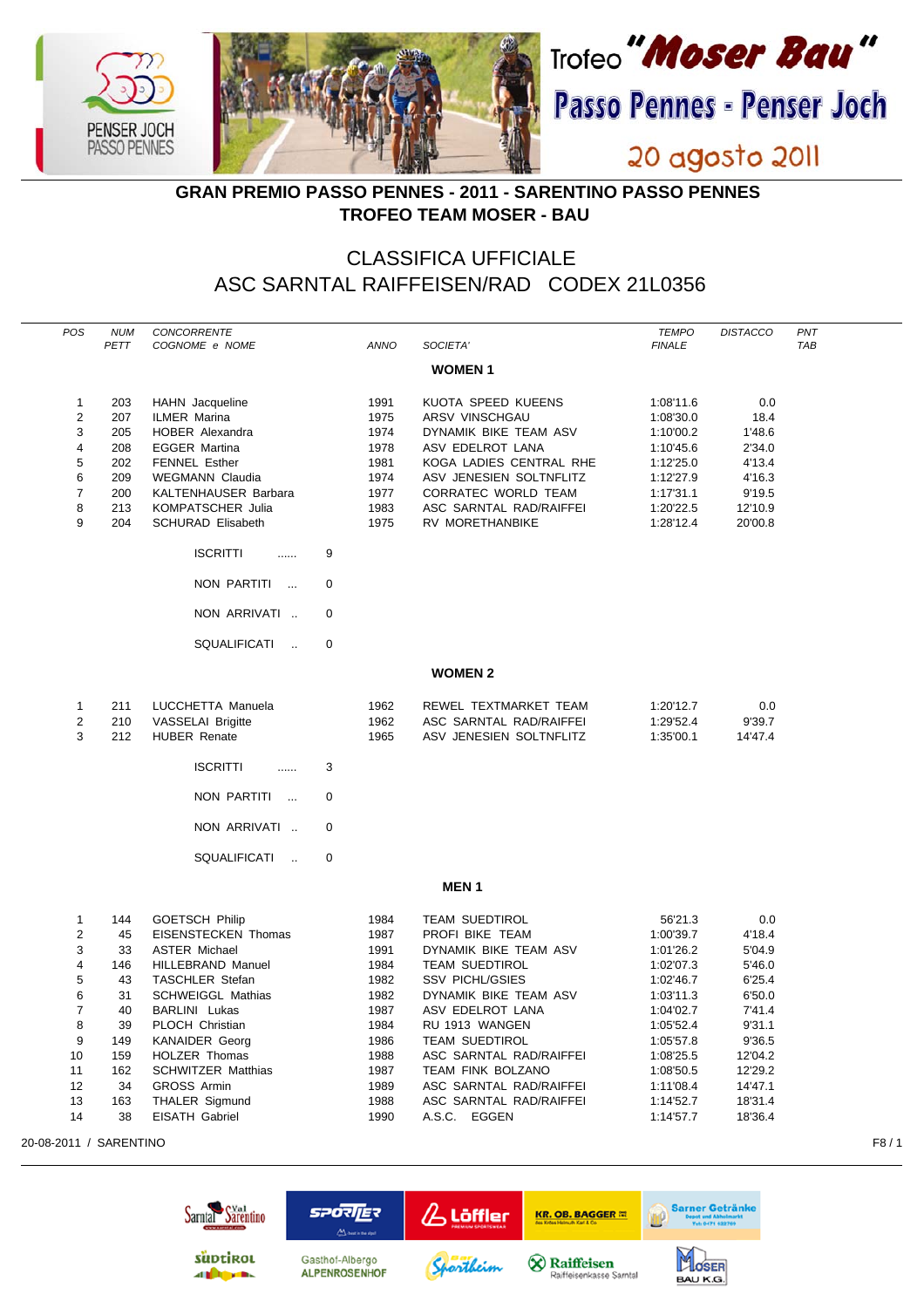| <b>POS</b>             | <b>NUM</b><br>PETT   | CONCORRENTE<br>COGNOME e NOME            |              | ANNO         | SOCIETA'                                     | <b>TEMPO</b><br><b>FINALE</b> | <b>DISTACCO</b>  | PNT<br>TAB |
|------------------------|----------------------|------------------------------------------|--------------|--------------|----------------------------------------------|-------------------------------|------------------|------------|
| 15                     | 41                   | TONIDANDEL David                         |              | 1984         | NEUMARKT                                     | 1:15'43.7                     | 19'22.4          |            |
| 16                     | 35                   | <b>SCHIEFER Roland</b>                   |              | 1987         |                                              | 1:17'04.0                     | 20'42.7          |            |
| 17                     | 136                  | MAIRGUENTHER Johannes                    |              | 1995         | TEAM CORRATEC-QUEST                          | 1:19'03.0                     | 22'41.7          |            |
| 18                     | 30                   | FONTANA Roland                           |              | 1982         | <b>RITTEN</b>                                | 1:21'51.2                     | 25'29.9          |            |
| 19                     | 161                  | <b>THALER Winfried</b>                   |              | 1991         | ASC SARNTAL RAD/RAIFFEI                      | 1:21'51.8                     | 25'30.5          |            |
|                        |                      | <b>ISCRITTI</b><br>$\ldots$              | 20           |              |                                              |                               |                  |            |
|                        |                      | NON PARTITI                              | 0            |              |                                              |                               |                  |            |
|                        |                      | NON ARRIVATI                             | 0            |              |                                              |                               |                  |            |
|                        |                      | SQUALIFICATI<br>$\sim$                   | $\mathbf{1}$ |              |                                              |                               |                  |            |
|                        | 42                   | <b>GUFLER Alexander</b>                  |              | 1983         | <b>TEAM SUEDTIROL</b>                        |                               |                  |            |
|                        |                      |                                          |              |              | <b>MEN2</b>                                  |                               |                  |            |
| $\mathbf{1}$           | 81                   | UNTERTHURNER Stephan                     |              | 1972         | Petrolvilla                                  | 58'56.3                       | 0.0              |            |
| $\overline{2}$         | 64                   | AUGSCHELLER Stephan                      |              | 1976         | PROFI BIKE TEAM                              | 1:00'04.5                     | 1'08.2           |            |
| 3                      | 54                   | <b>GOETSCH Markus</b>                    |              | 1972         | DYNAMIK BIKE TEAM ASV                        | 1:01'46.3                     | 2'50.0           |            |
| 4                      | 71                   | OETTL Stefan                             |              | 1974         | TEAM CORRATEC-QUEST                          | 1:02'14.3                     | 3'18.0           |            |
| 5                      | 134                  | CODEBO' Giampaolo                        |              | 1975         | TEAM RB GENOVA                               | 1:03'18.8                     | 4'22.5           |            |
| 6                      | 57                   | GOEGELE Armin                            |              | 1981         | <b>SC MERAN ZORZI</b>                        | 1:03'27.2                     | 4'30.9           |            |
| $\overline{7}$         | 58                   | <b>OEHLER Andreas</b>                    |              | 1976         | TEAM GREEN VALLEY                            | 1:04'42.4                     | 5'46.1           |            |
| 8                      | 66                   | <b>KOFLER Horst</b>                      |              | 1975         | ASV OK SUEDTIROL DOLOMI                      | 1:04'51.0                     | 5'54.7           |            |
| 9                      | 63                   | <b>LUGGIN Norbert</b>                    |              | 1978         | KSV FOR FUN CYCLING TEA                      | 1:05'54.9                     | 6'58.6           |            |
| 10                     | 74                   | <b>NOCKER Guenther</b>                   |              | 1972         | ASV RODES GHERDEINA                          | 1:05'56.9                     | 7'00.6           |            |
| 11<br>12               | 82<br>69             | <b>PSENNER Martin</b><br>POLIG Alexander |              | 1976<br>1980 | ASC SARNTAL RAD/RAIFFEI<br>POLISP. BIKE TEAM | 1:06'28.9<br>1:06'55.1        | 7'32.6<br>7'58.8 |            |
| 13                     | 72                   | SANIN Reinhard                           |              | 1972         | DYNAMIK BIKE TEAM ASV                        | 1:08'08.5                     | 9'12.2           |            |
| 14                     | 79                   | <b>BLAAS</b> Joachim                     |              | 1973         | ARSV VINSCHGAU                               | 1:08'21.6                     | 9'25.3           |            |
| 15                     | 51                   | PIXNER Juergen                           |              | 1974         | ASC SARNTAL RAD/RAIFFEI                      | 1:08'55.7                     | 9'59.4           |            |
| 16                     | 73                   | MORANDELL Werner                         |              | 1973         | DYNAMIK BIKE TEAM ASV                        | 1:10'12.1                     | 11'15.8          |            |
| 17                     | 61                   | <b>KOFLER Andreas</b>                    |              | 1973         | ASV EDELROT LANA                             | 1:10'35.1                     | 11'38.8          |            |
| 18                     | 139                  | <b>ROGGEN Martin</b>                     |              | 1973         | <b>SCHABS</b>                                | 1:10'55.0                     | 11'58.7          |            |
| 19                     | 119                  | DOLZANI Thomas                           |              | 1980         | KSV FOR FUN CYCLING TEA                      | 1:11'34.4                     | 12'38.1          |            |
| 20                     | 62                   | <b>ANICH Stephan</b>                     |              | 1972         | <b>SYNAPSE</b>                               | 1:11'58.3                     | 13'02.0          |            |
| 21                     | 116                  | MOSER Christian                          |              | 1974         | ASC SARNTAL RAD/RAIFFEI                      | 1:14'22.6                     | 15'26.3          |            |
| 22                     | 67                   | KOSTOLANI Christian                      |              | 1975         | RV MORETHANBIKE                              | 1:14'25.5                     | 15'29.2          |            |
| 23                     | 85                   | MARCATO Andrea                           |              | 1972         | REWEL TEXTMARKET TEAM                        | 1:15'07.3                     | 16'11.0          |            |
| 24                     | 65                   | <b>TOLL Dietmar</b>                      |              | 1978         | BREAN TEAM TRENTO                            | 1:18'14.0                     | 19'17.7          |            |
| 25                     | 118                  | PERGHER Matteo                           |              | 1976         | MAX LELLI                                    | 1:19'47.0                     | 20'50.7          |            |
| 26                     | 117                  | PICHLER Andreas                          |              | 1973         | DYNAMIK BIKE TEAM ASV                        | 1:19'54.5                     | 20'58.2          |            |
| 27                     | 87                   | <b>WIESER Kurt</b>                       |              | 1973         | ASV JENESIEN SOLTNFLITZ                      | 1:21'04.5                     | 22'08.2          |            |
| 28                     | 131                  | <b>MITTERER Werner</b>                   |              | 1975         | DYNAMIK BIKE TEAM ASV                        | 1:22'21.9                     | 23'25.6          |            |
| 29                     | 60                   | LUDWIG Gerhard                           |              | 1974         | BREAN TEAM TRENTO                            | 1:27'05.8                     | 28'09.5          |            |
|                        |                      | <b>ISCRITTI</b><br>.                     | 32           |              |                                              |                               |                  |            |
|                        |                      | NON PARTITI                              | 0            |              |                                              |                               |                  |            |
|                        |                      | NON ARRIVATI                             | 3            |              |                                              |                               |                  |            |
|                        | 52                   | <b>KLUGE Christoph</b>                   |              | 1980         | SVR RADSTUDIO INNSBRUCK                      |                               |                  |            |
|                        | 53                   | NICOLUSSI Juran                          |              | 1973         | REWEL TEXTMARKET TEAM                        |                               |                  |            |
|                        | 77                   | GIOVANNINI Matteo                        |              | 1978         | BREAN TEAM TRENTO                            |                               |                  |            |
|                        |                      | SQUALIFICATI                             | 0            |              |                                              |                               |                  |            |
|                        |                      |                                          |              |              | <b>MEN3</b>                                  |                               |                  |            |
|                        |                      |                                          |              |              |                                              |                               |                  |            |
| 1                      | 3                    | <b>FUHRBACH Christoph</b>                |              | 1970         | RSC NEUSTADT                                 | 58'48.6                       | 0.0              |            |
| 2                      | 120                  | RIZZI Eduard                             |              | 1971         | SPORTLER BIKE TEAM                           | 59'38.0                       | 49.4             |            |
| 3                      | 13                   | PFATTNER Franz                           |              | 1971         |                                              | 59'49.2                       | 1'00.6           |            |
| 4                      | 16                   | RABENSTEINER Johann                      |              | 1968         | <b>OLMBIKER FELDTHURNS</b>                   | 1:00'42.2                     | 1'53.6           |            |
| 5<br>6                 | 21<br>$\overline{7}$ | <b>KOFLER Andreas</b><br>LUDWIG Stefan   |              | 1966         | REWEL TEXTMARKET TEAM<br>BREAN TEAM TRENTO   | 1:00'45.4                     | 1'56.8           |            |
| $\overline{7}$         | 158                  | NASCIMBENI Luca                          |              | 1971<br>1968 | ZANOLINI BIKE                                | 1:01'14.0<br>1:02'36.2        | 2'25.4<br>3'47.6 |            |
| 20-08-2011 / SARENTINO |                      |                                          |              |              |                                              |                               |                  | F8/2       |
|                        |                      |                                          |              |              |                                              |                               |                  |            |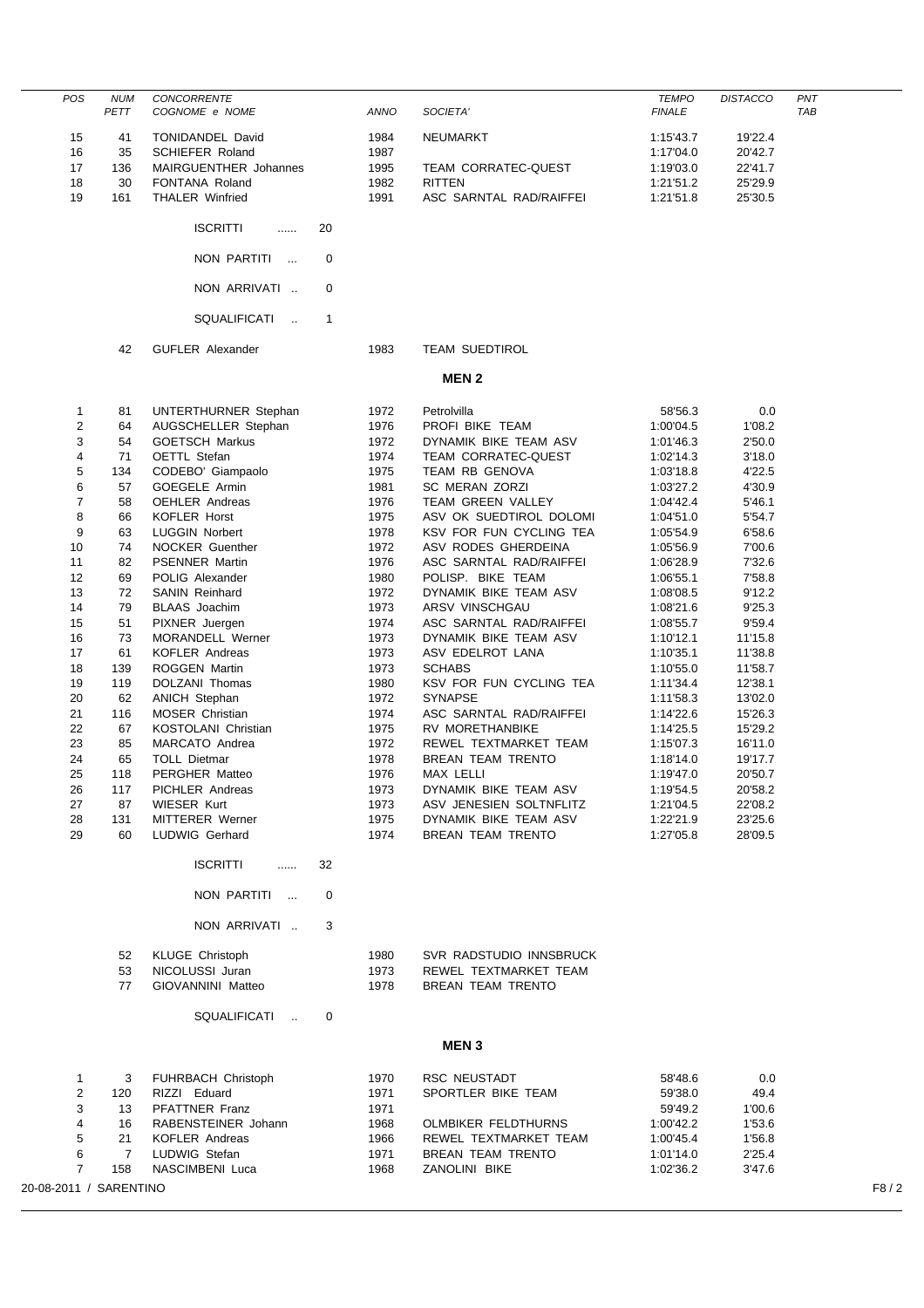| <b>POS</b>                                                     | <b>NUM</b><br>PETT                              | CONCORRENTE<br>COGNOME e NOME                                                                                                                          |    | <b>ANNO</b>                                                  | SOCIETA'                                                                                                                                                                                                     | <b>TEMPO</b><br><b>FINALE</b>                                                                        | <b>DISTACCO</b>                                                            | PNT<br>TAB |
|----------------------------------------------------------------|-------------------------------------------------|--------------------------------------------------------------------------------------------------------------------------------------------------------|----|--------------------------------------------------------------|--------------------------------------------------------------------------------------------------------------------------------------------------------------------------------------------------------------|------------------------------------------------------------------------------------------------------|----------------------------------------------------------------------------|------------|
| 8                                                              | 140                                             | <b>MARTIN</b> Josef                                                                                                                                    |    | 1963                                                         | ARSV VINSCHGAU                                                                                                                                                                                               | 1:03'26.2                                                                                            | 4'37.6                                                                     |            |
| 9                                                              | 133                                             | <b>THALER Arthur</b>                                                                                                                                   |    | 1969                                                         | <b>TEAM INDECOM</b>                                                                                                                                                                                          | 1:03'59.7                                                                                            | 5'11.1                                                                     |            |
| 10                                                             | 23                                              | <b>BERNARD Manfred</b>                                                                                                                                 |    | 1970                                                         | REWEL TEXTMARKET TEAM                                                                                                                                                                                        | 1:04'05.2                                                                                            | 5'16.6                                                                     |            |
| 11                                                             | 24                                              | <b>WIEDENHOFER Ulrich</b>                                                                                                                              |    | 1966                                                         | REWEL TEXTMARKET TEAM                                                                                                                                                                                        | 1:05'19.5                                                                                            | 6'30.9                                                                     |            |
| 12<br>13                                                       | 121<br>15                                       | MICH Roberto<br>STUFFER Herbert                                                                                                                        |    | 1966<br>1968                                                 | BIKE CLUB NEUMARKT<br>RODES GHERDEINA                                                                                                                                                                        | 1:05'48.0<br>1:06'01.7                                                                               | 6'59.4<br>7'13.1                                                           |            |
| 14                                                             | 22                                              | BERNARD Josef                                                                                                                                          |    | 1970                                                         | REWEL TEXTMARKET TEAM                                                                                                                                                                                        | 1:06'03.7                                                                                            | 7'15.1                                                                     |            |
| 15                                                             | 6                                               | PELLEGRINI Luca                                                                                                                                        |    | 1969                                                         | COMANO BIKE BY MYORANGE                                                                                                                                                                                      | 1:06'56.0                                                                                            | 8'07.4                                                                     |            |
| 16                                                             | 12                                              | <b>INSAM Ludwig</b>                                                                                                                                    |    | 1962                                                         | RODES GHERDEINA                                                                                                                                                                                              | 1:07'51.7                                                                                            | 9'03.1                                                                     |            |
| 17                                                             | 19                                              | <b>GALLMETZER Walter</b>                                                                                                                               |    | 1970                                                         | ASV EDELROT LANA                                                                                                                                                                                             | 1:08'02.5                                                                                            | 9'13.9                                                                     |            |
| 18                                                             | 150                                             | <b>KIRCHLER Gerhard</b>                                                                                                                                |    | 1968                                                         | <b>SCHABS</b>                                                                                                                                                                                                | 1:08'28.8                                                                                            | 9'40.2                                                                     |            |
| 19                                                             | 132                                             | <b>PROSSLINER Walter</b>                                                                                                                               |    | 1962                                                         | DYNAMIK BIKE TEAM ASV                                                                                                                                                                                        | 1:10'56.2                                                                                            | 12'07.6                                                                    |            |
| 20                                                             | 152                                             | OBERHUBER Konrad                                                                                                                                       |    | 1966                                                         | <b>SCHABS</b>                                                                                                                                                                                                | 1:11'36.1                                                                                            | 12'47.5                                                                    |            |
| 21                                                             | 25                                              | THURNER Roland                                                                                                                                         |    | 1968                                                         | ASV JENESIEN SOLTNFLITZ                                                                                                                                                                                      | 1:11'38.4                                                                                            | 12'49.8                                                                    |            |
| 22<br>23                                                       | 26<br>10                                        | <b>EGGER Norbert</b><br>PICHLER Karl                                                                                                                   |    | 1969<br>1970                                                 | ASV JENESIEN SOLTNFLITZ<br>LUESEN                                                                                                                                                                            | 1:13'24.1                                                                                            | 14'35.5<br>16'12.4                                                         |            |
| 24                                                             | 11                                              | NIEDRIST Alexander                                                                                                                                     |    | 1970                                                         | LUESEN                                                                                                                                                                                                       | 1:15'01.0<br>1:15'09.4                                                                               | 16'20.8                                                                    |            |
| 25                                                             | 141                                             | <b>OEHLER Robert</b>                                                                                                                                   |    | 1965                                                         |                                                                                                                                                                                                              | 1:16'54.3                                                                                            | 18'05.7                                                                    |            |
| 26                                                             | 8                                               | <b>GROSS Manfred</b>                                                                                                                                   |    | 1962                                                         | ASC SARNTAL RAD/RAIFFEI                                                                                                                                                                                      | 1:19'21.3                                                                                            | 20'32.7                                                                    |            |
| 27                                                             | 138                                             | <b>MAIRGUENTHER Thomas</b>                                                                                                                             |    | 1964                                                         | TEAM CORRATEC-QUEST                                                                                                                                                                                          | 1:26'51.6                                                                                            | 28'03.0                                                                    |            |
| 28                                                             | 17                                              | <b>HOLZMANN Norbert</b>                                                                                                                                |    | 1964                                                         | ASC SARNTAL RAD/RAIFFEI                                                                                                                                                                                      | 1:36'56.4                                                                                            | 38'07.8                                                                    |            |
|                                                                |                                                 | <b>ISCRITTI</b><br>.                                                                                                                                   | 30 |                                                              |                                                                                                                                                                                                              |                                                                                                      |                                                                            |            |
|                                                                |                                                 | NON PARTITI<br>$\sim$                                                                                                                                  | 0  |                                                              |                                                                                                                                                                                                              |                                                                                                      |                                                                            |            |
|                                                                |                                                 | NON ARRIVATI                                                                                                                                           | 2  |                                                              |                                                                                                                                                                                                              |                                                                                                      |                                                                            |            |
|                                                                | 122<br>124                                      | <b>SCARIAN Carlo</b><br>KNOLSEISEN Christian                                                                                                           |    | 1962<br>1971                                                 | MAX LELLI<br>DYNAMIK BIKE TEAM ASV                                                                                                                                                                           |                                                                                                      |                                                                            |            |
|                                                                |                                                 | SQUALIFICATI<br>$\sim$                                                                                                                                 | 0  |                                                              |                                                                                                                                                                                                              |                                                                                                      |                                                                            |            |
|                                                                |                                                 |                                                                                                                                                        |    |                                                              | <b>MEN4</b>                                                                                                                                                                                                  |                                                                                                      |                                                                            |            |
| 1<br>$\overline{2}$<br>3<br>4<br>5<br>6<br>$\overline{7}$<br>8 | 91<br>126<br>92<br>99<br>97<br>104<br>100<br>90 | VIGL Alois<br>PALMA Richard<br><b>STAUDER</b> Siegfried<br>LAGEDER Theo<br>PICHLER Werner<br>EGGER Oskar<br><b>HUBER Peter</b><br><b>MOSER Richard</b> |    | 1953<br>1955<br>1959<br>1960<br>1960<br>1961<br>1959<br>1959 | REWEL TEXTMARKET TEAM<br>DYNAMIK BIKE TEAM ASV<br>ASC SARNTAL RAD/RAIFFEI<br>REWEL TEXTMARKET TEAM<br>REWEL TEXTMARKET TEAM<br>ASV JENESIEN SOLTNFLITZ<br>ASV JENESIEN SOLTNFLITZ<br>ASC SARNTAL RAD/RAIFFEI | 1:05'00.3<br>1:08'58.5<br>1:09'04.5<br>1:09'39.6<br>1:10'56.8<br>1:13'40.6<br>1:14'23.9<br>1:26'36.4 | 0.0<br>3'58.2<br>4'04.2<br>4'39.3<br>5'56.5<br>8'40.3<br>9'23.6<br>21'36.1 |            |
| 9<br>10                                                        | 128<br>89                                       | <b>KOFLER Werner</b><br><b>HOLZER Walter</b>                                                                                                           |    | 1961<br>1954                                                 | BIKE CLUB NEUMARKT<br>ASC SARNTAL RAD/RAIFFEI                                                                                                                                                                | 1:28'03.4<br>1:28'31.8                                                                               | 23'03.1<br>23'31.5                                                         |            |
| 11                                                             | 93                                              | <b>ARMAN Florio</b>                                                                                                                                    |    | 1953                                                         | A.S. GIRO DOLOMITI                                                                                                                                                                                           | 1:35'33.7                                                                                            | 30'33.4                                                                    |            |
| 12                                                             | 125                                             | <b>AGNOLIN Franco</b>                                                                                                                                  |    | 1958                                                         | BIKE CLUB NEUMARKT                                                                                                                                                                                           | 1:48'17.2                                                                                            | 43'16.9                                                                    |            |
|                                                                |                                                 | <b>ISCRITTI</b><br>.                                                                                                                                   | 12 |                                                              |                                                                                                                                                                                                              |                                                                                                      |                                                                            |            |
|                                                                |                                                 | NON PARTITI<br>$\cdots$                                                                                                                                | 0  |                                                              |                                                                                                                                                                                                              |                                                                                                      |                                                                            |            |
|                                                                |                                                 | NON ARRIVATI                                                                                                                                           | 0  |                                                              |                                                                                                                                                                                                              |                                                                                                      |                                                                            |            |
|                                                                |                                                 | SQUALIFICATI<br>$\sim$                                                                                                                                 | 0  |                                                              |                                                                                                                                                                                                              |                                                                                                      |                                                                            |            |
|                                                                |                                                 |                                                                                                                                                        |    |                                                              | <b>MEN<sub>5</sub></b>                                                                                                                                                                                       |                                                                                                      |                                                                            |            |
| 1<br>2<br>3                                                    | 108<br>129<br>130                               | COMI Adriano<br><b>MESSMANN Kuno</b><br>SOZZI Silvano                                                                                                  |    | 1949<br>1944<br>1941                                         | GS CASSA RISPARMIO BZ<br><b>TEAM CORRATEC-QUEST</b><br>AMICI UDACE TN                                                                                                                                        | 1:19'48.4<br>1:21'05.2<br>1:47'34.4                                                                  | 0.0<br>1'16.8<br>27'46.0                                                   |            |
|                                                                |                                                 | <b>ISCRITTI</b><br>.                                                                                                                                   | 3  |                                                              |                                                                                                                                                                                                              |                                                                                                      |                                                                            |            |
|                                                                |                                                 | NON PARTITI<br>$\sim$                                                                                                                                  | 0  |                                                              |                                                                                                                                                                                                              |                                                                                                      |                                                                            |            |
|                                                                |                                                 | NON ARRIVATI                                                                                                                                           | 0  |                                                              |                                                                                                                                                                                                              |                                                                                                      |                                                                            |            |

 $\overline{a}$